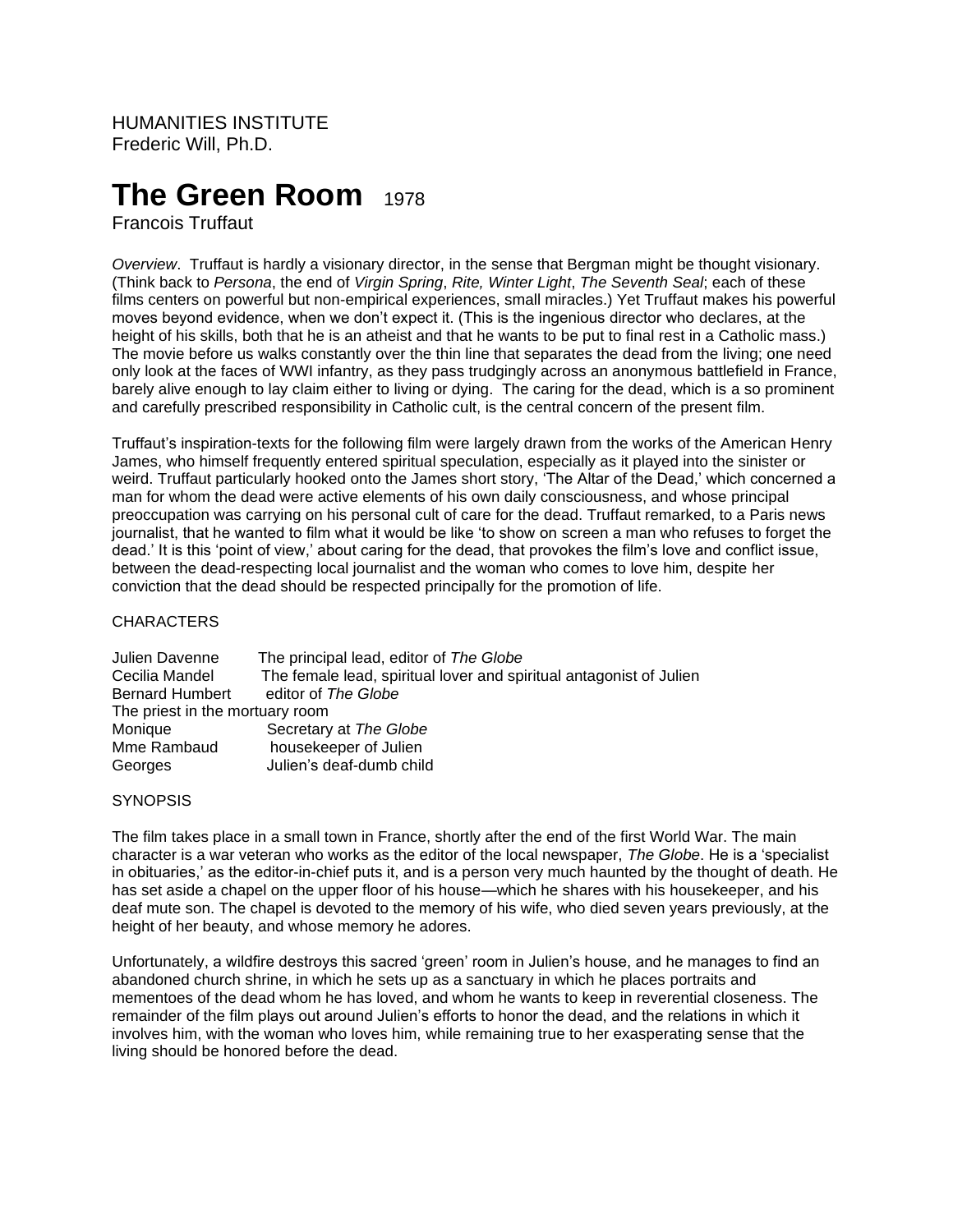### **STORY**

**War.** The tale opens at the end of WW 1, in the atmosphere of world disaster. Death is in the air, from the combat—Truffaut chose the first, rather than the second, World War, for he thought it more bitter and sacrificial. The remainder of the film will deploy, in that atmosphere of death and destruction. We take our position, in that atmosphere, inside the mindset of a provincial newspaper editor, who is a war veteran, and whose beautiful wife has died seven years before.

**Fire.** A heavy thunderstorm leads to the incineration of the Green Room in Julien's house, and he decides to construct a candle-lighted altar to her, and to all the cemetery dead in the place where she is buried. It is at this pan-human prayer center, of his own creation, that Julien meets a young woman who leads him into far more complexity than he had anticipated in his adoration of Julie. She works for a local auction company, through which, with Cecilia's assistance, he is enabled to win at auction a ring which belonged to his wife's family, and which he had cherished. He becomes involved with Cecilia's world view, according to which the worship of the dead had best be seen as a step toward understanding life. Cecilia and Julien share the belief that respect and care for the dead is an integral part of life.

**Reconciliation.** A blend of fondness and distrust seems to hold Cecilia and Julien together, until Julien, increasingly attracted to this withdrawn but charming wowan, decides to visit her at her home. Once in her house, he discovers the walls lined with photographs of Paul Massigny, once Julien's best friend, but anathema to him now, since Massigny's betrayal of Julien. (The film does not make clear what this betrayal was, but it was sufficient to turn Massigny—well known as a ladies man-- into Julien's worst enemy; upon finding the photos Julien storms angrily out of Julie's house. He suspects, and it turns out rightly, that Cecllia had been among Massigny's conquests.) In the end Julien is able to accept Cecilia's relation to Massigny, and deeply appreciates Cecilia's note to him, in which she declares that she loves him. Not long after, he loses his own hold on life, falls ill, and dies in Cecilia's arms. He has forgiven Massigny. Julie, from the outset a deep co-partner with Julien, in the caring for the dead, continues his work of respect and care for the others who are gone but with us. At the film's end she dedicates one last candle to Julien himself.

## **THEMES**

**Religion.** The film plays out in the atmosphere of post war suffering, with its emphasis on death, and of the Catholic background of the provincial world in which Julien lives, while working as editor of *The Globe*. From the start we are introduced to the Catholic burial of Julien's beloved wife, and to the Catholic view of salvation through the saving death of Jesus Christ.

**Piety**. Julien and Julie are brought up into the rural Catholic faith of WW 1 France, and are in fact inheritors of the oldest strata of Celtic pre modern belief, a cult of piety which is pervasive in the present film.

**Neurosis.** Piety is one term we should welcome, in trying to grasp the tenor of this film; another is *neurosis*, in this case a preoccupation with the dead—Julien's preoccupation with his deceased wife—a turn of mind our 'mental health' culture would be inclined to discourage.

**Sexuality.** The relation between Julien and Cecilia is wired and rich with nuance, sexual in that implication-full way, and in that way pervades the entire film, and adds a level of intensity. We observe from the initial scene, in which Julien throws himself on the body and then the casket of his dead wife, that the repressed nature of Julien is only a cover for his intensely passionate nature.

**Jealousy**. It follows from Julien's passionate nature that he is a natural for jealousy. The introduction of Cecilia, into Julien's midlife solitude, is a tremendous enlargement of the risk he takes in the direction of life. But when he learns of Cecilia's previous affair with Massigny, his rival at *The Globe*, it drives him crazy.

**Death.** Death might be viewed as the principal driver of this film. Truffaut has spoken at length about his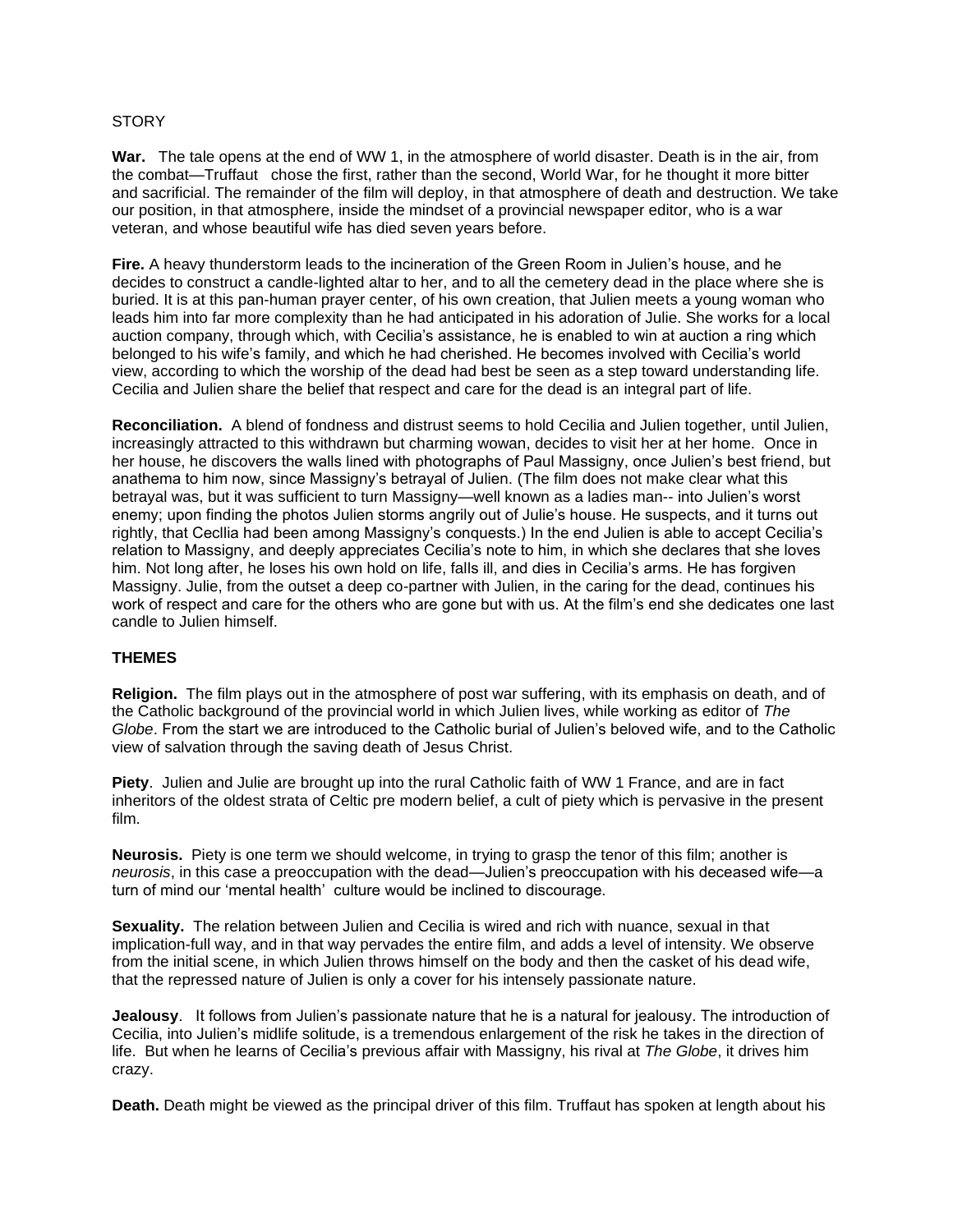growing sense, in midlife, that he is surrounded by the dead, more than by the living. He felt a personal obligation to sustain these presences.

**Transience.** Julien lives surrounded by the dead, photos and mementoes and memories of those he loved or admired, both among his friends and acquaintances, and among those past greats he cares for, like Marcel Proust or Guillaume Apollinaire. Living in this space between life and death, Julien deeply understands the transience of life.

## CHARACTER ANALYSIS

**JULIEN** Julien is the main character. He is content with his status, as an editor of a country newspaper, and when urged to accept a far more interesting post, with a newspaper in Paris, he rejects the opportunity, remaining true to the direct memory of his deceased wife, whose loving presence to him is all he cares for. Like Truffaut, who created him, Julien is, already in mid llfe, aware that among his acquaintances more are now dead than alive: respect for the living seems foremost to require respect for the dead. To carry out this personal cult makes it a matter of indifference where one lives and works.

Julien's personal relations among the living, however, continue to shape the quality of his existence, and Julien is too inturned and somber to be a happily adjusted social figure. His wife's haunting presence tortures his relation to other women, and when he does venture into a caring relation with Julie—a fellow spiritual custodian of the zones between life and death—his relationship becomes tangled in his old pattern of jealousy toward Massigny. His intimacy with the dead moves into the space of the living and he dies paralytically, in his churchyard chapel.

*Desperate* Julien grows desperate as he sees his beloved wife enclosed in her casket. He throws himself on her body, and attempts to prevent the closure of the casket. He is far from being at peace with death, which he will ultimately come to accept.

*Requesting*Once Julien has realized the interpenetration of life with death, he decides to construct a chapel, for remembrance and celebration of the dead, in the churchyard where his wife is buried. He goes to the local priest, to request permission to reconstruct a decaying chapel, which is in the corner of the grounds of the local church.

*Encountering* At the local auction house, Julien makes the acquaintance of a young lady, Cecilia, whom he approaches about the acquisition of a ring, which belonged to the family of his deceased wife, and which will soon go on auction. This new acquaintance, as it turns out, shares Julien's interest in the dead—what topic could be more relevant to an auctioneer dealing in personal memorabilia?—and becomes his principal living soulmate for the remainder of the film.

*Blundering*As his affection for Cecilia grows, and with it his understanding better the relationships between death and life, Julien takes a chance on visiting Cecilia in her house. While there, however, he sees that the walls are covered with photos of Massigny, Julien's arch enemy, and, as it turns out, the one-time lover of Cecilia. Julien is shattered by this discovery. It is the beginning of the end of Cecilia's affection for him, although it is also the beginning of a mellowing in Julien, who ultimately forgives Massigny.

*Break down*After the scene in which Julien storms out of Cecilia's house, she decides to cut off their relationship, and he is shattered. The entanglement with this new affection, and the jealousy of Massigny, have become too much for this withdrawn man, and he collapses.

**Parallels**. In the *Odyssey* Odysseus digs a pit through which he has access to the swarming souls of the dead, many of them familiar to him from his life and wanderings, and many eager to question him about events on earth. Dante's *Commedia,* in its way, permits the same kind of direct experience of the world of the historically dead, though intelligibly present and live. Throughout the *Inferno,* we are surrounded by those who are thirsty for the light that will eventually shine upon them, at the end of their journey toward